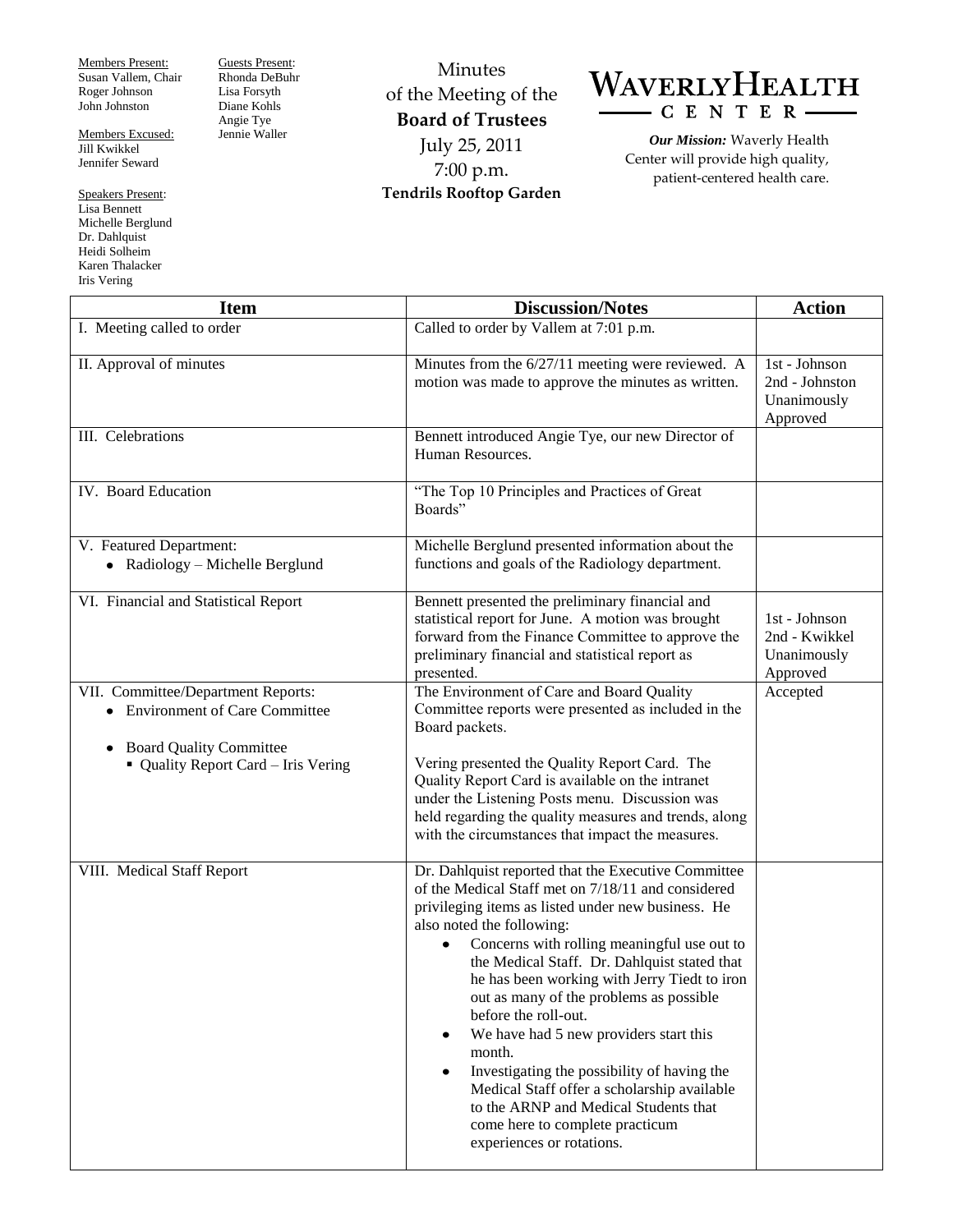| IX. Patient Satisfaction Survey Report - Heidi<br>Solheim | Solheim presented the Press Ganey patient<br>satisfaction survey results for the period ending June<br>30th.                                                                                                                                                                                                                                                                                                                                                                   |                                                            |
|-----------------------------------------------------------|--------------------------------------------------------------------------------------------------------------------------------------------------------------------------------------------------------------------------------------------------------------------------------------------------------------------------------------------------------------------------------------------------------------------------------------------------------------------------------|------------------------------------------------------------|
| X. C.E.O.'s Report<br>Send Word Now<br>$\bullet$          | Solheim presented information about the Send Word<br>Now program. She noted that some of the uses for<br>the program would be to fill open shifts, announce<br>codes, and provide efficient disaster communication.<br>Solheim reported that the Emergency Management<br>Council has been reviewing the program and<br>recommends implementing it at WHC. A motion<br>was made to approve the annual agreement for Send<br>Word Now at a cost of \$12,000.                     | 1st - Johnston<br>2nd - Johnson<br>Unanimously<br>Approved |
| <b>Auxiliary Annual Report</b><br>٠                       | Bennett presented the Auxiliary Annual Report as<br>included in the Board packets. The Board expressed<br>appreciation to the Auxiliary for their dedication to<br>Waverly Health Center.                                                                                                                                                                                                                                                                                      |                                                            |
| <b>Bank Resolutions</b>                                   | Bennett reported that current bank resolutions will<br>need to be revised to add Kyle Richards effective<br>August 29th. A motion was made to approve adding<br>Richards to the current bank resolutions effective<br>August 29th.                                                                                                                                                                                                                                             | 1st - Johnston<br>2nd - Johnson<br>Unanimously<br>Approved |
| Compliance Program<br>٠                                   | Bennett presented minor revisions to the Compliance<br>Program as included in the Board packets. A motion<br>was made to approve the Compliance Program as<br>presented.                                                                                                                                                                                                                                                                                                       | 1st - Johnson<br>2nd - Johnston<br>Unanimously<br>Approved |
| <b>Compliance Annual Report</b>                           | Bennett presented the Compliance annual report<br>which details the activities of the Compliance<br>Committee and the goals for the upcoming year.<br>Bennett noted that this report has been adjusted to<br>coincide with the fiscal year. A motion was made to<br>approve the Compliance annual report as presented.                                                                                                                                                         | 1st - Johnson<br>2nd - Johnston<br>Unanimously             |
| AHI Software, Inc. Agreement                              | Bennett presented a proposed agreement for AHI<br>web based registration software. The software has<br>three components:<br>Eligibility verification<br>Quality assurance<br>Patient lobby<br>Bennett noted that the software is currently being<br>utilized by other Paragon users and should have a<br>positive impact on patient satisfaction scores for<br>registration. It will also assist in the prevention of<br>identity theft and assure that we are meeting the Red | Approved                                                   |
|                                                           | Flag Rules. A motion was made to approve the<br>agreement as presented for a three year term at a cost<br>of \$38,756 for the first year, and \$23,331.24 for the<br>subsequent years.                                                                                                                                                                                                                                                                                         | 1st - Johnson<br>2nd - Johnston<br>Unanimously<br>Approved |
| XI. Old Business                                          |                                                                                                                                                                                                                                                                                                                                                                                                                                                                                |                                                            |
| • Helipad                                                 | Solheim presented an update on the helipad project,<br>noting that the fire pump issue has been resolved and<br>it should be delivered within the next 3 weeks.                                                                                                                                                                                                                                                                                                                |                                                            |
| CEO Search                                                | Vallem reported that Dr. & Mrs. Colson have<br>volunteered to host a community welcome reception<br>for our new CEO, Kyle Richards.                                                                                                                                                                                                                                                                                                                                            |                                                            |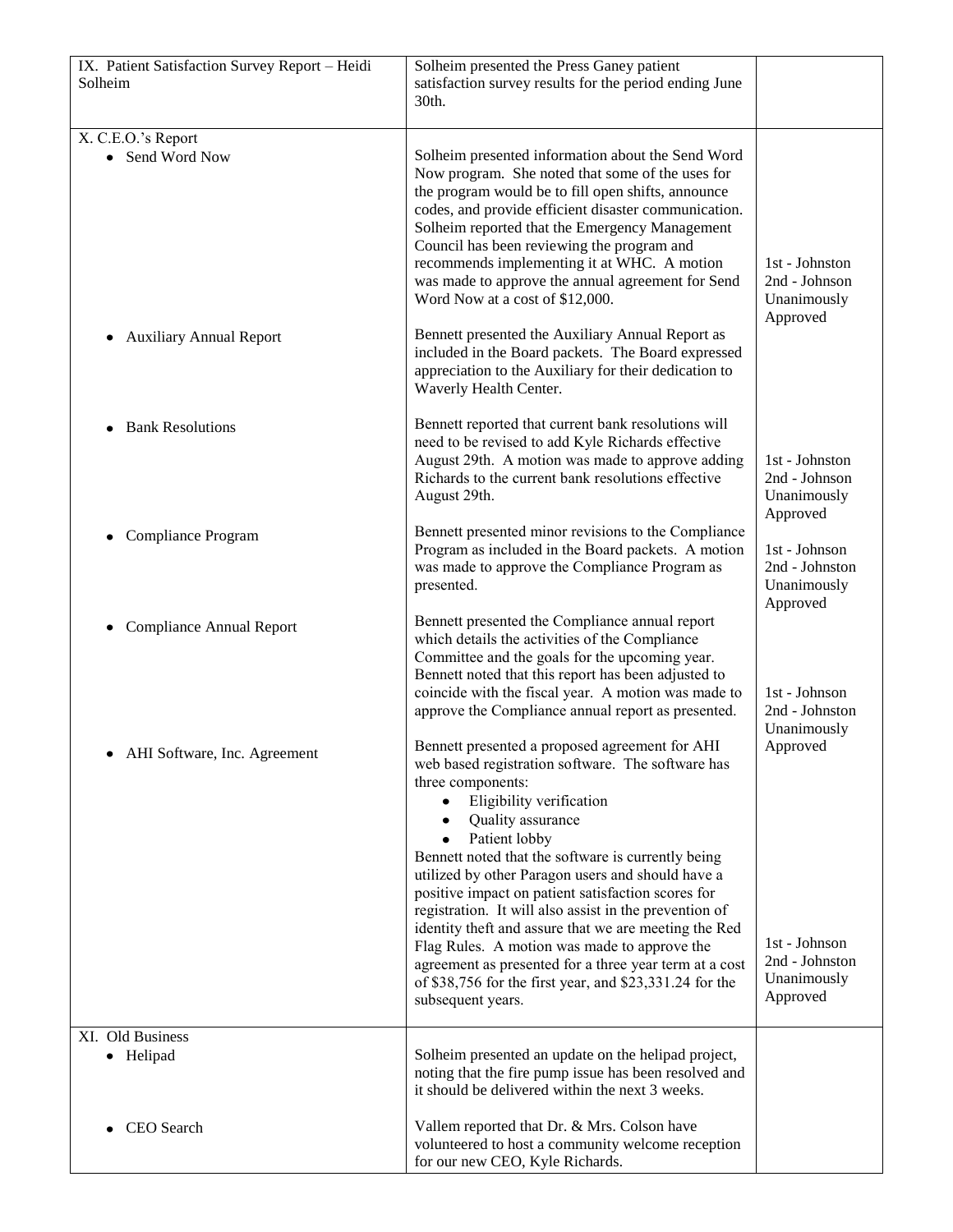| <b>Shell Rock Clinic</b>                                                                                                                                                                                                                                  | Solheim reported on proposed adjustments to the<br>Shell Rock Clinic building plans. The adjustments<br>include items such as soundproofing, upgrading<br>insulation and ceiling structure, boring under<br>Highway 3 for ICN connection/fiber optics, and<br>including the construction of the maintenance shed<br>with the building. Adjustments also include some<br>items which were removed from the project as they<br>were determined to be unnecessary. Solheim noted<br>that each of the items has been thoroughly<br>researched. Solheim explained that any overages to<br>the project budget, or conversely, any amount<br>coming in under budget will be reflected in the first<br>year's rent. In an effort to keep the project on<br>schedule, Solheim requested that the Board approve<br>a change order budget for the Shell Rock Clinic<br>project. A motion was made to approve change<br>orders as deemed necessary and not to exceed<br>\$25,000.<br>Thalacker presented proposed changes to the Shell<br>Rock Airspace Lease. The changes to the agreement<br>are being requested by Shell Rock Properties, LLC<br>and relate to the investor group's ability to mortgage<br>the property. A motion was made to approve the<br>changes to the Shell Rock Airspace Lease as<br>presented. | 1st - Johnston<br>2nd - Johnson<br>Unanimously<br>Approved<br>1st - Johnson<br>2nd - Johnston<br>Unanimously |
|-----------------------------------------------------------------------------------------------------------------------------------------------------------------------------------------------------------------------------------------------------------|---------------------------------------------------------------------------------------------------------------------------------------------------------------------------------------------------------------------------------------------------------------------------------------------------------------------------------------------------------------------------------------------------------------------------------------------------------------------------------------------------------------------------------------------------------------------------------------------------------------------------------------------------------------------------------------------------------------------------------------------------------------------------------------------------------------------------------------------------------------------------------------------------------------------------------------------------------------------------------------------------------------------------------------------------------------------------------------------------------------------------------------------------------------------------------------------------------------------------------------------------------------------------------------------------------------|--------------------------------------------------------------------------------------------------------------|
|                                                                                                                                                                                                                                                           |                                                                                                                                                                                                                                                                                                                                                                                                                                                                                                                                                                                                                                                                                                                                                                                                                                                                                                                                                                                                                                                                                                                                                                                                                                                                                                               | Approved                                                                                                     |
| XII. New Business<br>• Provisional Appointments to Medical<br>Staff:<br>Kerri VanEe, ACNP - Orthopedics,<br>Active, WHC<br>Continuation of Provisional Status on<br>٠<br>Medical Staff:<br>• Matthew Sowle, PA-C – Family<br>Practice, Courtesy, Covenant | Privileging items were presented as individually<br>listed at left. All files have been reviewed by the<br>Executive Committee of the Medical Staff. The<br>Executive Committee recommends approval. A<br>motion was made to approve all privileging items as<br>individually considered and recommended by the<br>Executive Committee of the Medical Staff.                                                                                                                                                                                                                                                                                                                                                                                                                                                                                                                                                                                                                                                                                                                                                                                                                                                                                                                                                  | 1st - Johnston<br>2nd - Johnson<br>Unanimously<br>Approved                                                   |
| New/Revised Policies:<br>Cardiovascular Services Ergonomics                                                                                                                                                                                               | The new policy was presented for review as included<br>in the Board packets. The policy has been reviewed<br>by the Executive Committee of the Medical Staff and<br>is recommended for approval. A motion was made<br>to approve the policy as listed at left.                                                                                                                                                                                                                                                                                                                                                                                                                                                                                                                                                                                                                                                                                                                                                                                                                                                                                                                                                                                                                                                | 1st - Johnston<br>2nd - Johnson<br>Unanimously                                                               |
| <b>Finance Committee</b><br>٠                                                                                                                                                                                                                             | Bennett reported that the Finance Committee met on<br>7/22/11. Minutes from said meeting were included<br>in the Board packets.                                                                                                                                                                                                                                                                                                                                                                                                                                                                                                                                                                                                                                                                                                                                                                                                                                                                                                                                                                                                                                                                                                                                                                               | Approved                                                                                                     |
| Capital Request - Elevator C Upgrade                                                                                                                                                                                                                      | Solheim presented the following capital request:<br>Elevator C upgrade at a cost not to exceed<br>\$11,815 (unbudgeted)<br>A motion was brought forth from Finance<br>Committee to approve the capital request as detailed<br>above.                                                                                                                                                                                                                                                                                                                                                                                                                                                                                                                                                                                                                                                                                                                                                                                                                                                                                                                                                                                                                                                                          | 1st - Kwikkel<br>2nd - Johnson<br>Unanimously<br>Approved                                                    |
| • Capital Request – Christophel Clinic<br>Renovation                                                                                                                                                                                                      | Solheim presented the following capital request:<br>• Christophel Clinic renovation – turning an<br>office into an exam room and adding a lab draw<br>room at a cost not to exceed \$20,000<br>(unbudgeted)                                                                                                                                                                                                                                                                                                                                                                                                                                                                                                                                                                                                                                                                                                                                                                                                                                                                                                                                                                                                                                                                                                   |                                                                                                              |